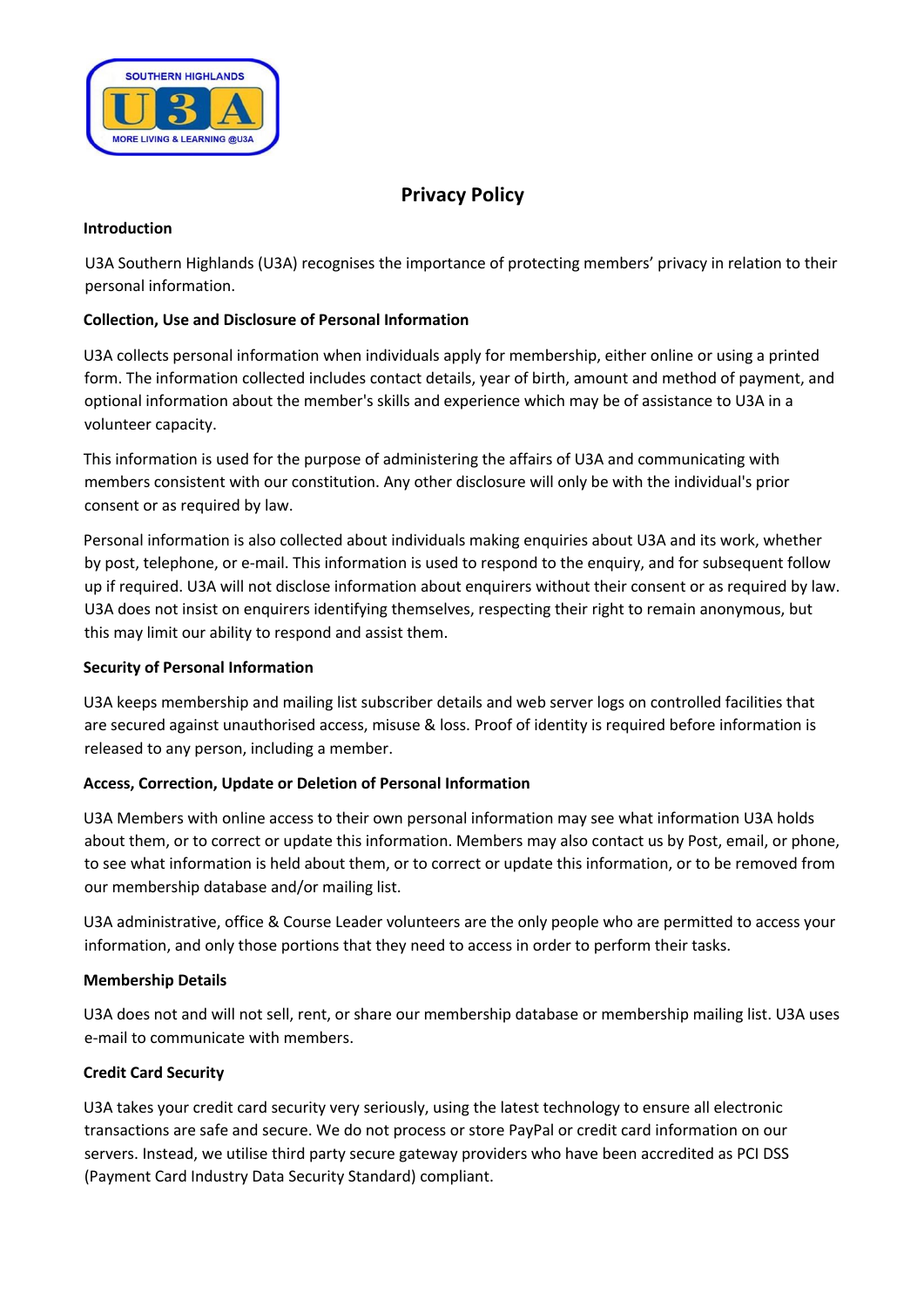

#### **Website**

As is common with websites, when someone accesses U3A's website, log files are generated by the web server that show the IP address of the visitor, date, time, and pages visited. U3A may review information in website logs from time to time and logs are periodically deleted. Information in web logs is used in an aggregated form to generate statistics about access to our site.

#### **Consent for Disclosure**

While U3A does not generally disclose personal information to third parties without the express permission of the individual concerned, there are some circumstances where it is necessary that we disclose information with implied consent. U3A defines "implied consent" narrowly.

For example, U3A's web pages and electronic mailing lists, like those of many other organisations, are hosted by external organisations. Information that you provide to U3A via the Internet passes through one or more service providers' systems in order to be received by U3A, and/or, we may disclose information to such a service provider when necessary to provide you with a requested service such as to subscribe you to one of our mailing lists. In this regard U3A arranges hosting services only with organisations or individuals who have privacy policies/practices that are in accord with U3A's privacy policy.

#### **Breaches and Complaints**

Any questions or concerns about this policy, or a complaint regarding the treatment of personal information, should be referred to the U3A Secretary.

If a member believes their privacy has been breached, they should provide details of the incident to the U3A Secretary so that it can be investigated.

U3A will treat confidentially all concerns or complaints regarding this policy. U3A will contact a member within a reasonable time after receipt of their complaint to discuss their concerns and to outline options regarding how the matter may be resolved. U3A will aim to ensure that a member's complaint is resolved in a timely, impartial and appropriate manner.

#### **Filming and photography**

U3A reserves the right to film, photograph and video classes and activities. Permission of the members will be sought, however, and where a member does not wish to be filmed or photographed, their privacy will be respected.

#### **Changes to Privacy Policy**

This policy may be updated from time to time by the U3A Management Committee. However, any changes will not reduce the privacy protection set out above and will not affect information previously collected, unless required by law or otherwise beyond U3A's control, e.g. technological changes. Any such changes to this policy that adversely affect privacy protection of U3A members or U3A's other contacts will be advised by email or the post.

If you have any queries or comments concerning this privacy policy, contact us by email, post, or phone as per the Contact page on our website: Email: secretary@sohiu3a.org.au